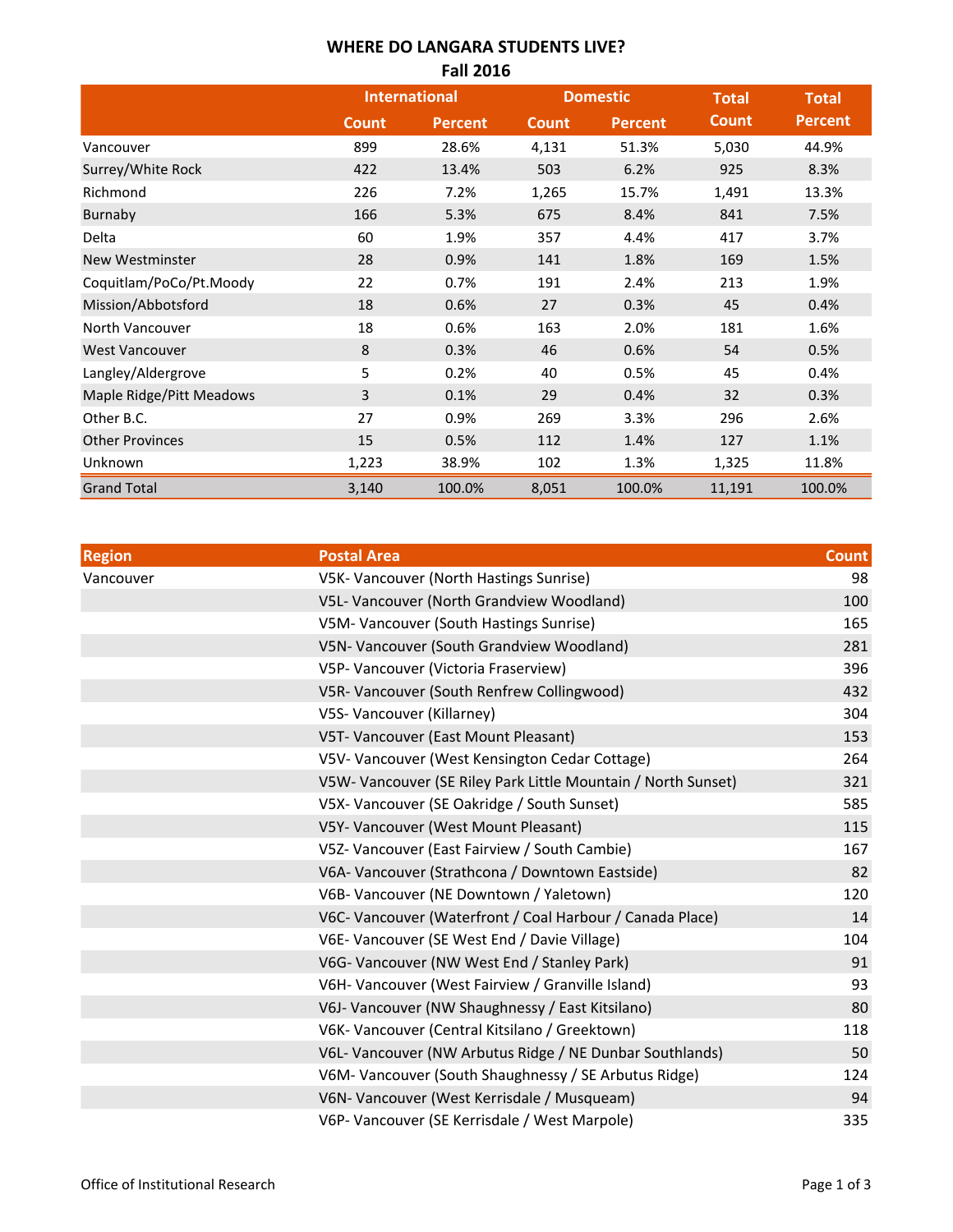## **WHERE DO LANGARA STUDENTS LIVE?**

**Fall 2016**

| <b>Region</b>           | <b>Postal Area</b>                                          | Count          |
|-------------------------|-------------------------------------------------------------|----------------|
|                         | V6R- Vancouver (West Kitsilano / West Point Grey / Jericho) | 112            |
|                         | V6S- Vancouver (NW Dunbar Southlands / Chaldecutt)          | 82             |
|                         | V6T- Vancouver (UBC)                                        | 77             |
|                         | V6Z- Vancouver (SW Downtown)                                | 71             |
|                         | V7Y- Vancouver (Pacific Centre)                             | $\overline{2}$ |
| Surrey/White Rock       | V3R- Surrey North                                           | 65             |
|                         | V3S- Surrey East                                            | 123            |
|                         | V3T- Surrey Inner Northwest                                 | 82             |
|                         | V3V- Surrey Outer Northwest                                 | 157            |
|                         | V3W- Surrey Upper West                                      | 250            |
|                         | V3X- Surrey Lower West                                      | 59             |
|                         | V3Z- Surrey Lower East                                      | 20             |
|                         | V4A- Surrey Southwest                                       | 47             |
|                         | V4B- White Rock                                             | 15             |
|                         | V4N- Surrey Northeast                                       | 81             |
|                         | V4P- Surrey South                                           | 26             |
| Richmond                | V6V-Richmond Northeast                                      | 84             |
|                         | V6W-Richmond Southeast                                      | 9              |
|                         | V6X-Richmond North                                          | 298            |
|                         | V6Y-Richmond Central                                        | 323            |
|                         | V7A- Richmond South                                         | 217            |
|                         | V7B- Richmond (Sea Island / YVR)                            | 8              |
|                         | V7C- Richmond Northwest                                     | 291            |
|                         | V7E-Richmond Southwest                                      | 261            |
| <b>Burnaby</b>          | V3N- Burnaby (East Big Bend / Edmonds)                      | 138            |
|                         | V5A- Burnaby (Lake City / Burnaby Mountain)                 | 43             |
|                         | V5B- Burnaby (Parkcrest Aubrey / Ardingley Sprott)          | 54             |
|                         | V5C- Burnaby (Burnaby Heights / Willingdon Heights)         | 79             |
|                         | V5E- Burnaby (Kingsway Beresford)                           | 84             |
|                         | V5G- Burnaby (Cascade Schou / Douglas Gilpin)               | 98             |
|                         | V5H- Burnaby (Maywood / Windsor)                            | 202            |
|                         | V5J- Burnaby (Suncrest / West Big Bend)                     | 143            |
| Delta                   | V4C- Delta Northeast                                        | 123            |
|                         | V4E-Delta East                                              | 27             |
|                         | V4K- Delta Northwest                                        | 155            |
|                         | V4L- Delta Southeast                                        | 41             |
|                         | V4M- Delta Southwest                                        | 71             |
| New Westminster         | V3L- New Westminster Northeast                              | 44             |
|                         | V3M- New Westminster Southwest                              | 125            |
| Coquitlam/PoCo/Pt.Moody | V3B- Port Coquitlam Central                                 | 44             |
|                         | V3C- Port Coquitlam South                                   | 35             |
|                         | V3E- Coquitlam North                                        | 27             |
|                         | V3H- Port Moody                                             | 32             |
|                         | V3J- Coquitlam North                                        | 50             |
|                         | V3K- Coquitlam South                                        | 25             |
| Mission/Abbotsford      | V2S- Abbotsford Southeast                                   | 5              |